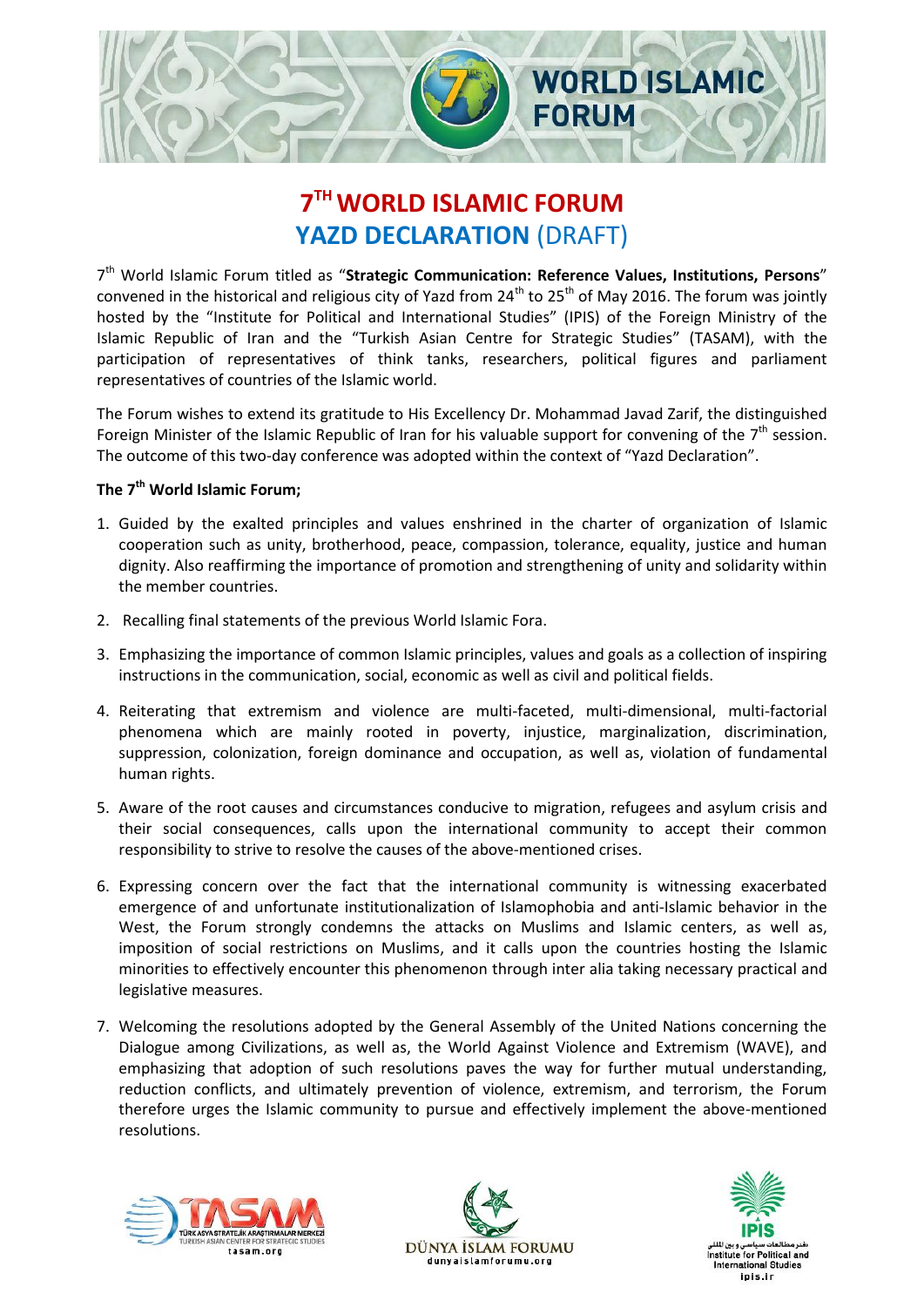

- 8. The Forum also voices its concern over those harboring violent and extremist thoughts abusing the mass media, the Internet, and satellites, resorting to freedom of speech; the Forum, furthermore, condemns any form of discrimination, restriction, or censorship applied against independent media.
- 9. Emphasizes the need for an increase in the role of the academia, religious scholars, academic institutions and research centers in explaining the strategic communications, enriching inter-religious and inter-cultural dialogues, promoting respect for human rights, as well as, preventing grounds for the growth of extremist and violent thoughts.
- 10.Convinced that the common Islamic civilization and heritage assumes a prominent role in responding to and managing of the emerging circumstances, the Forum emphasizes that the invaluable contributions of outstanding Islamic scholars, thinkers and philosophers such as Imam Mohammad Ghazali Toussi, Molana Jalaledin Mohammad Balkhi and Allameh Mohammad Eqbal Lahouri should be borne in mind.
- 11.Further acknowledges the outstanding ideas, thoughts and contributions of the most important and contemporary reformer and spiritual leader Imam Ayatollah Rohullah Khomeini, the founder of Islamic revolution of Iran.
- 12.Emphasizing the need for protecting and maintaining religious-historical monuments as part of the common human heritage throughout the world, and while welcoming the UNESCO resolutions in this regard, it strongly condemns any destruction of the said monuments with any motivation.
- 13.Believing that the emergence of Takfiri groups, intensification of their terrorist attacks throughout the world (particularly the Middle East and North Africa) and launching wars and conflicts between Muslims on behalf of common enemies are the results of deceptions by oppressive states, the Forum calls upon the elites of the Islamic world to raise the public awareness about the malicious activities of the takfiri groups. The Forum further calls upon the Islamic scholars to resist and foil the nefarious plots of the same enemies and their covert and overt supports for terrorist, extremist activities.
- 14.Reiterating that effective confronting and ultimate uprooting of ISIL/ISIS and other terrorist-takfiri groups requires effective, collective and uninterrupted support of the international community, the Forum urges all the countries and addressees (including think-tanks, researchers, religious scholars, etc.) to confront ISIL; the Forum further emphasizes that any attempt to classify the terrorists into "good terrorists" and "bad terrorists" is counter-productive and impermissible.
- 15.Emphasizing the fundamental principles of international law, such as the preservation of territorial integrity, statehood and national sovereignty of all states, and reiterating the right to selfdetermination, the Forum underlines that any internal changes should be sought through democratic and peaceful means with the full participation of the people.
- 16.Emphasizing the importance of maintaining the unity, territorial integrity, and national sovereignty of all countries, the Forum reiterates that Iraq - which is resisting the constant barrage of blind terrorism and violence being waged under the rubric of religion - has offered thousands of martyrs in a fullfledged fight against Daesh (ISIL) and its covert and overt military, financial, as well as, ideological supporters. Whatever happens in Iraq has grave and decisive consequences for the World of Islam; the Forum, therefore, calls upon its Member States and international community to support the people and government of Iraq to overcome this major challenge.